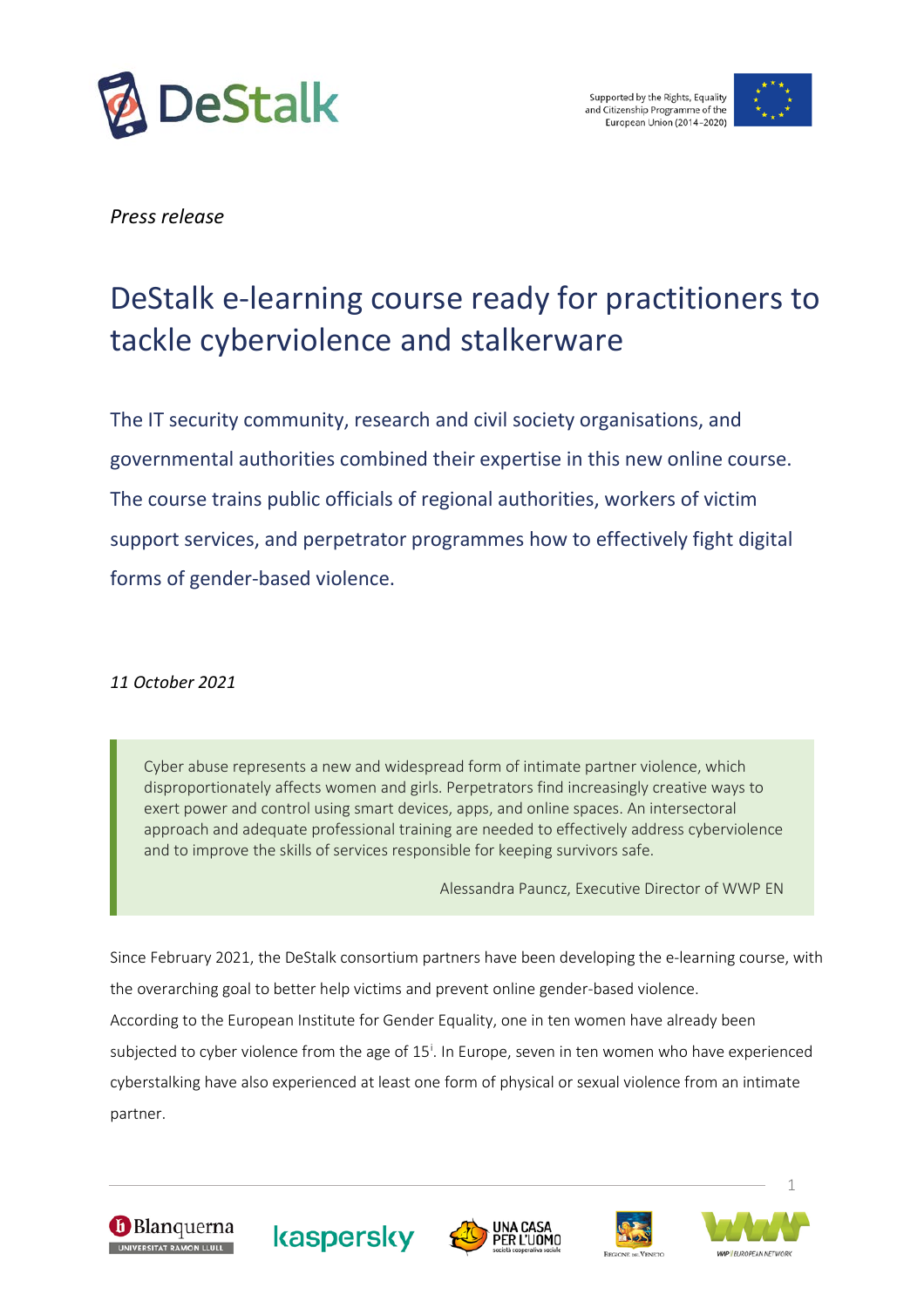



Stalkerware is commercially available software that is used to secretly spy on another person's private life via a smart device and is often used as part of intimate partner violence. According to Kaspersky figures<sup>ii</sup>, in total, 6,459 mobile users were affected by stalkerware in the EU in 2020, with Germany, Italy, France and Spain respectively impacted most prominently.

The online course is a milestone on the way to filling a knowledge gap, as **online abuse** is a known issue, but practitioners and officials need more knowledge to enhance their ability to recognise and stop the use of cyberviolence and stalkerware.

The new forms of intimate partner violence, such as cyberviolence and stalkerware, need professionals capable of understanding how to tackle them and how to avoid risks while protecting the victims. Moreover, policy makers and other stakeholders are a crucial part of the fight against domestic violence. This practice-oriented and victim-centered training, targeted at professionals and relevant stakeholders, aims at enhance knowledge on the topic of cyberviolence and stalkerware and provides skills on how to tackle it.

Berta Vall, Associated Professor, Faculty of psychology, education and sports sciences, Blanquerna

Kaspersky developed the e-learning package in cooperation with Fundación Blanquerna, Una Casa per l'Uomo, Regione del Veneto and WWP EN. The course is taught on Kaspersky's Automated Security Awareness Platform, one of the company's educational platforms. Work on the online course has been possible thanks to the support of the Rights, Equality and Citizenship (REC) Programme of the European Commission.

We are honoured to have led the work on the DeStalk e-learning course, with our expert partners from research and education, civil society organisations and governmental authorities to develop content for this important training on cyberviolence and stalkerware. By combining our joint expertise from different disciplines, we have designed a unique online course on our platform. Aimed at increasing capabilities of professionals working in the field of domestic violence and government authorities, the micro-learning approach and automated training paths will enable users to learn at their own pace and acquire the skills needed to support victims of cyberviolence and stalkerware.

Alfonso Ramirez, General Manager Iberia, Kaspersky











 $\mathcal{D}$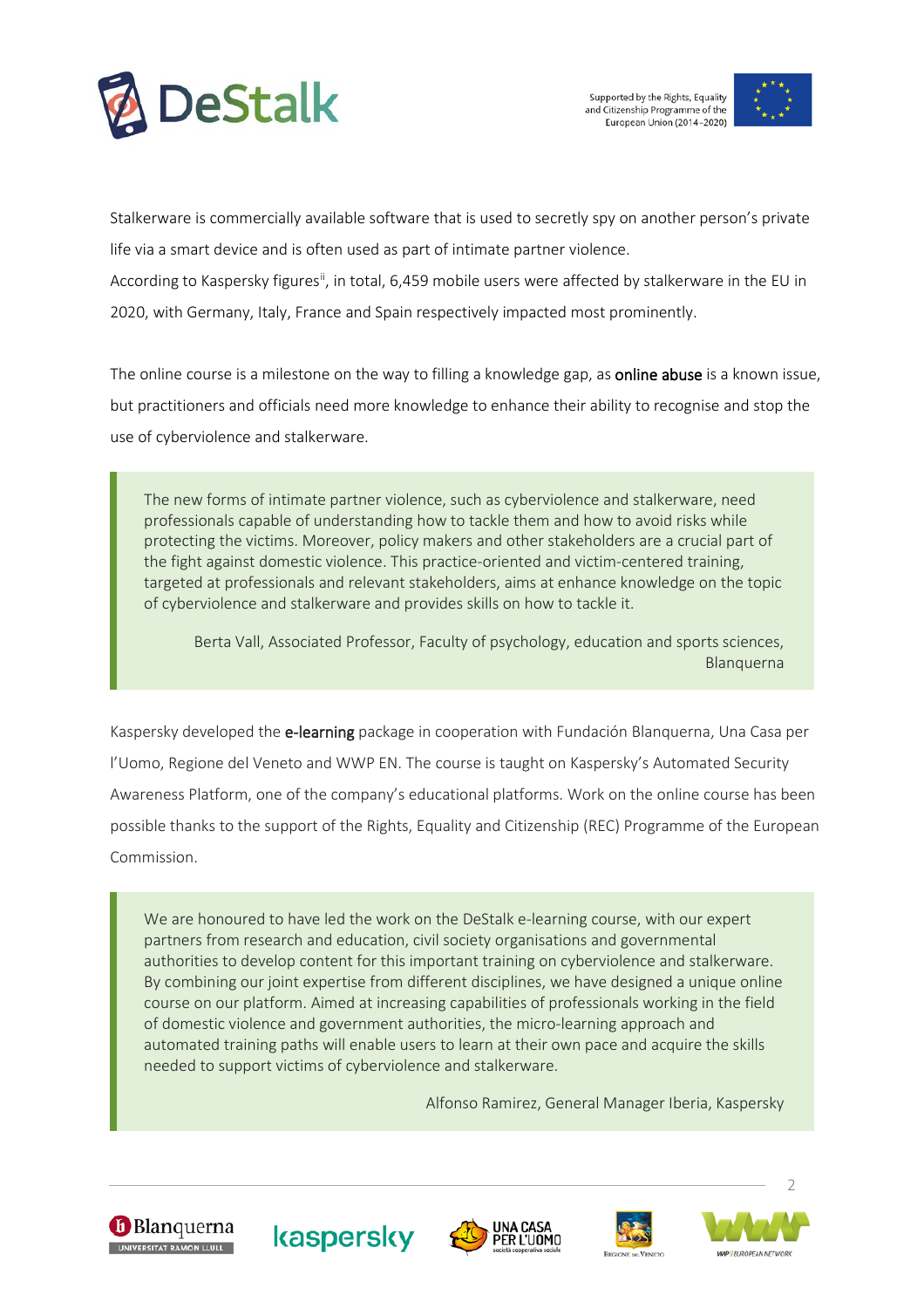



The training is open to representatives from the EU of both institutions and services who address gender-based violence in their everyday work, and is available in 5 languages: English, French, German, Italian and Spanish. One hundred users will have access to the e-learning platform free of charge to complete the programme by August 2022. The course is self-paced, meaning each student will study at their individual pace, while the educational platform will continuously motivate and engage them. Although it depends on how much time an individual can dedicate to the course, it is estimated that within four weeks, spending between 30 to 90 minutes weekly with studying, it is possible to complete the course.

The regional policies in preventing and combating violence against women must be updated and target all new forms of abuse. Raising full awareness and knowledge on the topic and width of cyber violence and stalkerware with specific training for all subjects involved in the network against violence is crucial to improve its effectiveness.

Valeria Motterle, P.O. International projects, Regione del Veneto

The e-learning course is structured in 4 modules including lessons on: introduction to gender-based violence and cyberviolence, recognising the most common forms of gender-based cyberviolence, indepth training on stalkerware, practical guidance on what to do when confronted with cyberviolence and stalkerware according to the specific field of work (public authority, perpetrator programme, victim support service).

Even though they are aware of the existence of forms of violence that are perpetrated online or through commonly used devices, professionals admit that they do not have specific knowledge and skills on the topic, regarding both the detection and assessment of cyberviolence and the practical work with perpetrators or victims/survivors. This lack of knowledge leads to the issue of low efficacy of prevention and contrasting measures adopted by both types of services.

Elena Gajotto, Project Manager of Una Casa per l'Uomo

Practitioners and public officials who would like to take part in the training are required to register their interest via the registration form available on the [DeStalk webpage.](https://www.work-with-perpetrators.eu/destalk)











3